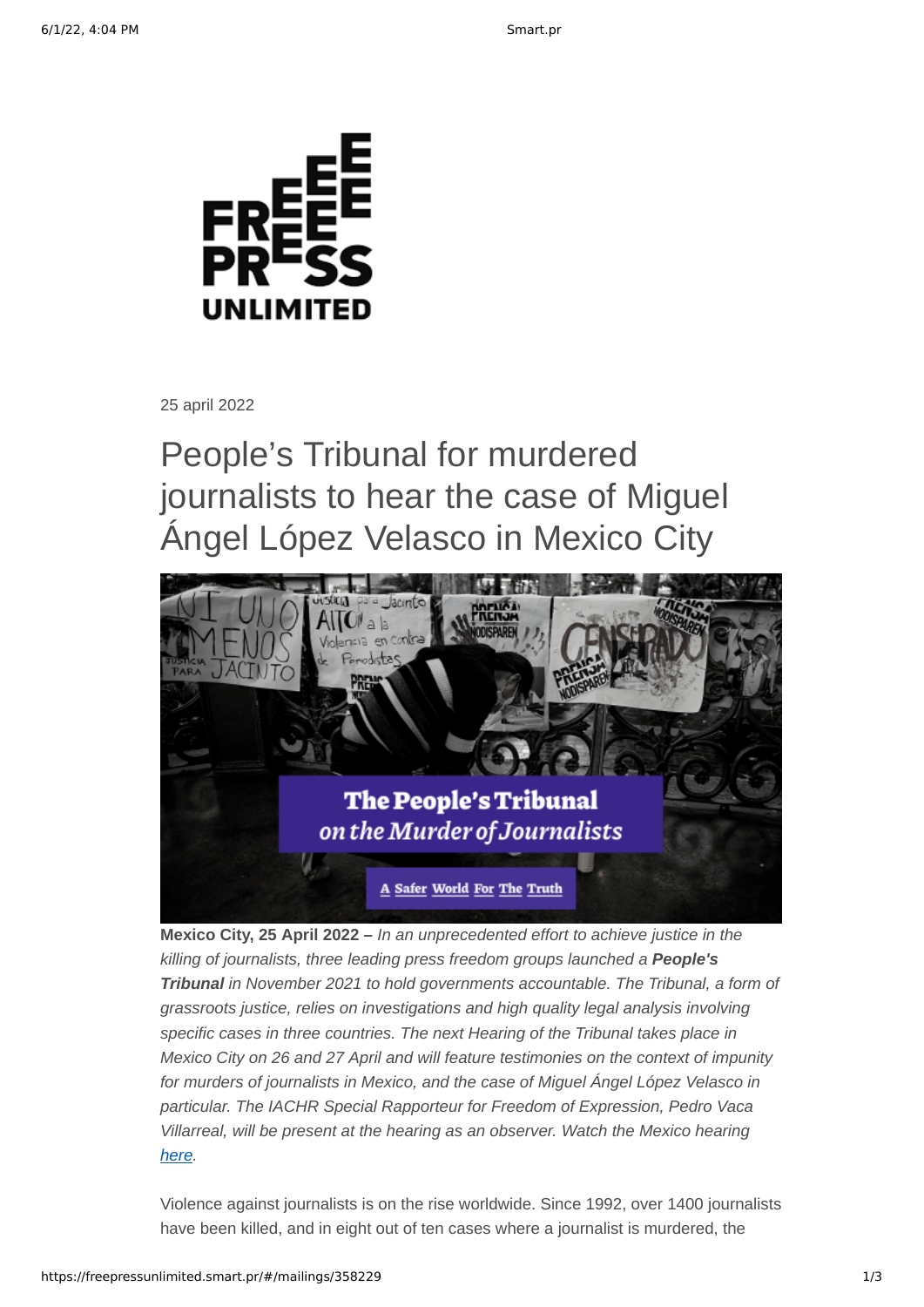killers go free. Across the world, Mexico is one of the most dangerous countries for journalists: more than 150 journalists have been murdered in retaliation of their work since 2000. Responding to this ongoing impunity crisis, the People's Tribunal on the Murder of Journalists, spearheaded by the [Free Press Unlimited](https://www.freepressunlimited.org/en) (FPU), the [Committee to Protect Journalists](https://cpj.org/) (CPJ), and [Reporters Without Borders](https://rsf.org/en) (RSF) will recommence its hearings on 26 and 27 April with the Mexico Case Hearing.

The Mexico Hearing consists of two days. On 26 April, witnesses will present testimony regarding the context of crimes against journalists in Mexico, the systemic persistence of impunity in these cases, and the impact of this impunity for journalists, their relatives and colleagues, and Mexican society as a whole. **Witnesses** include renowned investigative journalists **Anabel Hernández, Jorge Carrasco** and **Adela Navarro,** legal expert **Sara Mendiola** from Propuesta Civica, federal prosecutor **Laura Borbolla Moreno**, and journalist and activist **Griselda Triana**, the widow of journalist Javier Valdez (1967-2017).

On 27 April, the Prosecutor presents the emblematic case of the murders of **journalist Miguel Ángel Lopez Velasco,** his wife Agustina Solana and their son Misael. Miguel Ángel wrote under the pen name 'Milo Vela', and covered crime, corruption and politics for the Veracruz newspaper *Notiver.* On 20 June 2011, Miguel, Agustina and Misael were brutally murdered in their home in Veracruz. The investigation of their murders remains open, and no one has been arrested to date.

Miguel Ángel's case represents a wider pattern of the failure of the Mexican government to protect journalists and conduct proper investigations into attacks on their life and work. The case is also emblematic of the dangerous working conditions for journalists in Veracruz, where more than 31 journalists have been killed since 2000. Impunity reigns in 95% of these cases. The Prosecutor has presented these facts in the indictment, which alleges the government's failure to protect journalists and conduct effective investigations following attacks on their life. The Permanent Peoples' Tribunal has officially notified the Mexican government and invited them to represent themselves during the hearing in order to present a defense.

People's Tribunals are designed to hold states accountable for violations of international law by building public awareness and generating a legitimate evidence record, and play an important role in empowering victims and recording their stories. Their judgments are not legally binding, but aim to contribute to accountability through documentation and public testimony.

The Mexico Case Hearing will take place from 09:00-17:00 GMT-5 (Mexico) on 26-27 April in Mexico City. The hearing is Spanish-spoken but simultaneous interpretation is available. The hearing will be livestreamed [here](https://ptmurderofjournalists.org/mexico/).

Free Press Unlimited is a non-profit press freedom organisation based in Amsterdam, the Netherlands that helps local journalists in conflict areas to provide their audience with independent news and reliable information. By supporting local media professionals, Free Press Unlimited seeks to support the enabling of a sustainable, professional and diverse media landscape.